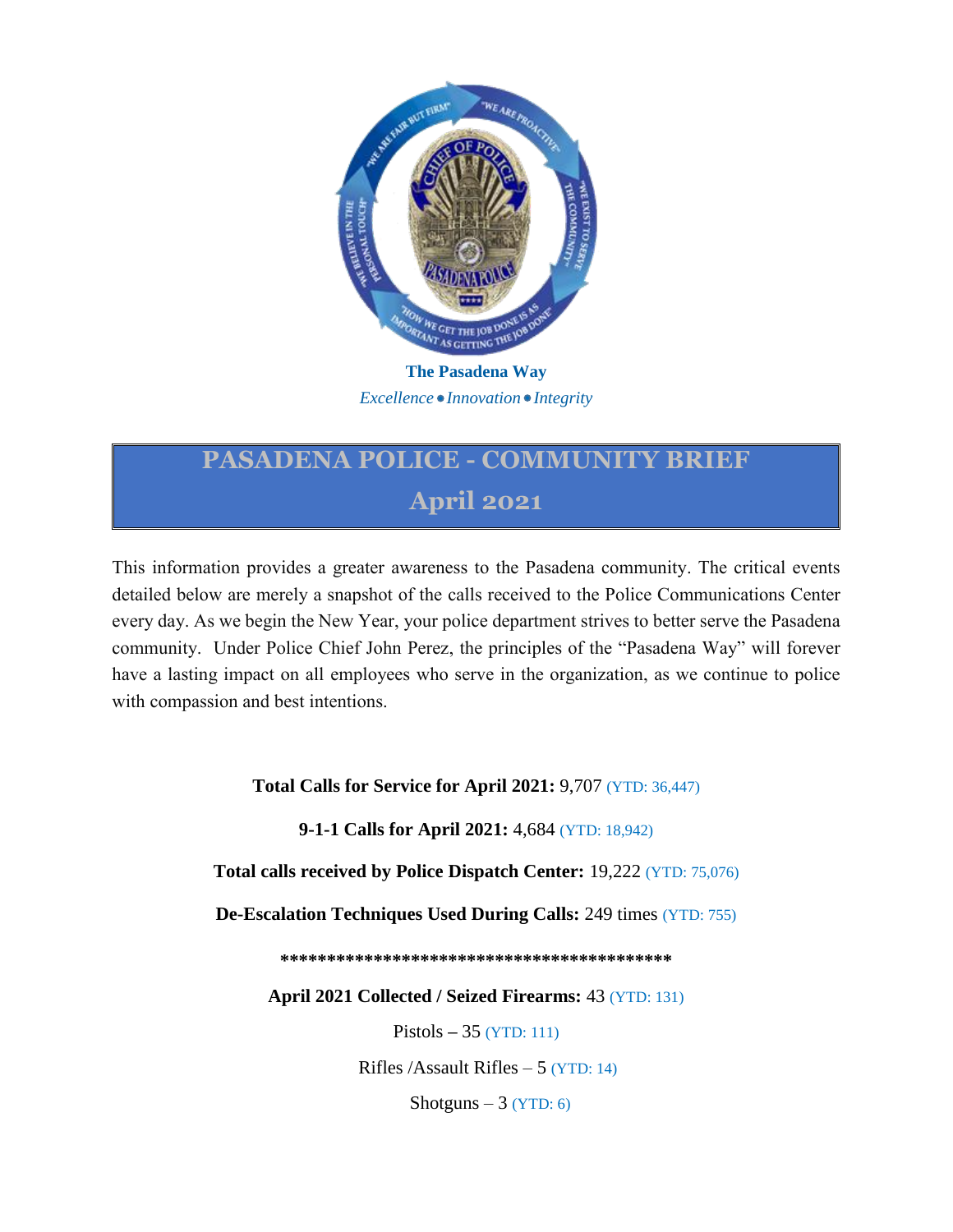**April 1, 2021 at 12:28pm:** Officers attempted to make contact with an uncooperative suspect in the area of Lincoln Ave. and Pepper St. who was wanted in connection with an assault. Efforts were made to communicate with the suspect and keep him calm, but the suspect advanced on the officers, ignoring all lawful commands. An officer deployed his Taser once it became clear the suspect intended on harming the officer. Immediately following the deployment of the Taser, the suspect was taken into custody and transported to a local hospital for a medical evaluation. Neither the suspect nor the officer were injured during the incident.

**April 2, 2021 at 7:41am:** While on patrol, officers noticed someone passed out / sleeping inside a parked car in the area of Raymond Ave. and Woodbury Rd. The officers checked on the welfare of the individual and observed the occupant had multiple bottles of alcohol on the seat next to him. Officers knocked on the window to wake the suspect and once awake, he voluntarily stepped out of the vehicle. Officers immediately saw a handgun next to where the individual was seated. The suspect had previously been convicted of a felony and was arrested for a felon in possession of a loaded handgun.

**April 2, 2021 at 8:07pm:** Officers stopped a vehicle for a traffic violation near the intersection of Hammond St. and Summit Ave. The female driver of the vehicle was unlicensed and consented to a search of the vehicle. Officers located an un-serialized firearm in the immediate area of where a male passenger was seated. The driver was issues a citation for driving without a license and the passenger was arrested for a felon in possession of a firearm.

**April 2, 2021 at 9:00pm:** Officers responded to calls of a physical altercation in the area of Arroyo Pkwy. and California Blvd. Witnesses reported the suspect had punched the victim in the head knocking him unconscious. Upon arrival, officers observed the suspect kick the victim in the head while the victim was on the ground. Officers separated the two combatants and the suspect was taken into custody. The victim provided limited information as to the cause of the fight and the suspect appeared to suffer from severe mental illness.

**April 3, 2021 at 9:33pm:** Officers responded to the area of Oakland Ave. and Orange Grove Blvd. regarding an assault. The suspect and victim have an on-going feud between them, related to a mutual female. The victim was walking in the street along the 500 block of N. Oakland Ave. when a vehicle, driven by a known suspect, struck him. The suspect then made a U-turn and drove back toward the injured victim, who remained down on the roadway. The driver ran over the victim's leg with the vehicle and subsequently fled in the suspect vehicle. The victim's injuries were not considered to be life threatening. Detectives will conduct further investigation into this incident.

**April 4, 2021 at 9:36pm:** Officers were patrolling the 1500 block of El Sereno Ave. when they recognized the driver of a vehicle who was wanted for an outstanding arrest warrant. While contacting the vehicle's occupants, officers observed a firearm protruding from the pant pocket of the front passenger. Officers took both suspects into custody and the weapon was recovered without incident.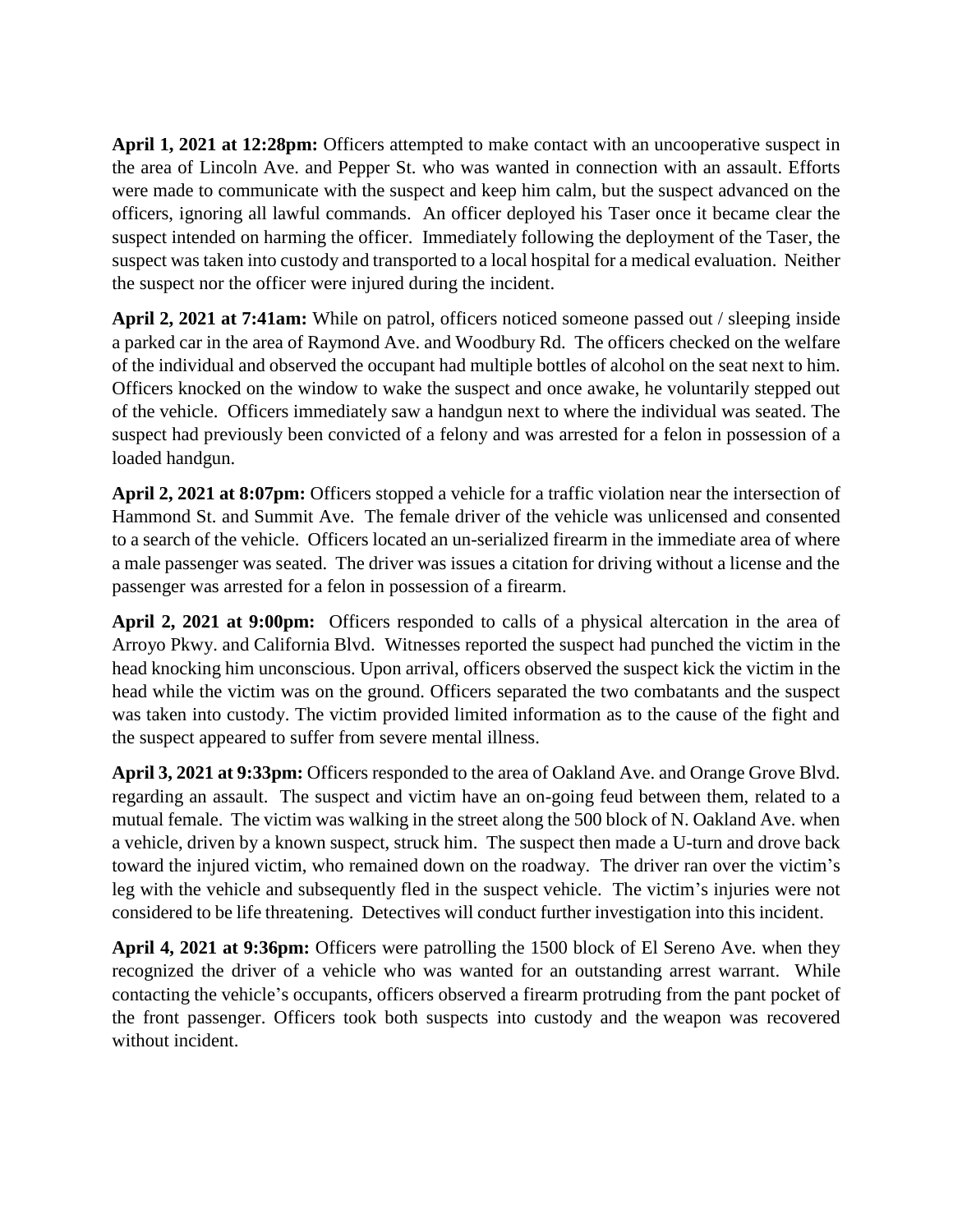**April 5, 2021 at 12:53pm:** Officers were dispatched to the 800 block of Summit Ave. to assist Pasadena Fire Department paramedics while they attempted to treat a 11-year-old child who had been bit a dog. When officers arrived, the dog who had bit the child, was now actively fighting another dog. Officers developed a plan to use Tasers to separate the two dogs and deployed the Taser effectively. Animal Control officers were then able to safely detain both dogs. The child was expected to make a full recover.

**April 11, 2021 at 12:48am:** Officers responded to a residence in the 1400 block of Elizabeth St. regarding a theft and assault. The victim was inside his residence when he heard noises outside his home. The victim looked outside to see suspects removing the catalytic converter from his vehicle. As he confronted the suspects, he was struck in the head with the catalytic converter, which caused minor injuries. The suspects fled the scene in a vehicle and were not immediately located.

**April 12, 2021 at 4:39am:** Officers observed a vehicle traveling at a high rate of speed in the area of Fair Oaks Ave. and Hammond St. They attempted to pull the vehicle over however; the driver of the vehicle failed to stop and went through several red lights. Officers initiated a pursuit and the driver eventually stopped near Lincoln Ave. and Clinton St. The driver (and sole occupant) was taken into custody without incident and booked for numerous charges. It is unclear as to why the driver was traveling in such a reckless manner.

**April 12, 2021 at 5:36am:** Officers were dispatched to a residence in the 600 block of N. Mentor Ave. regarding a fight between a female and male. When officers arrived, they discovered the male was suffering from a stab wound. Paramedics immediately transported the victim to a local hospital for medical treatment while officers attempted to locate the female. The female was found barricaded inside the bathroom of the residence. Officers attempted to negotiate with the female for several hours to no avail. Ultimately, officers utilized a form of pepper spray to flush the suspect out of the bathroom and she was taken into custody.

**April 17, 2021 at 9:18pm:** Officers located a stolen vehicle in the 2000 block of N. Los Robles Ave. The vehicle had been taken earlier in the day during a carjacking from the city of Lancaster and the suspect was considered to be armed and dangerous. Officers located the vehicle and a suspect believed to be associated with the vehicle. The suspect was taken into custody without incident and Los Angeles County Deputies from the Lancaster station responded to continue their investigation.

**April 18, 2021 at 9:58pm:** Pasadena Officers conducted a traffic stop on a vehicle in the area of Hammond St. and Summit Ave. for a vehicle code violation. The driver did not possess a driver's license so he, a passenger and a young child were asked to exit the vehicle. During a search of the vehicle, officers recovered a loaded firearm adjacent to the driver's seat. The firearm was unregistered and fully loaded with ammunition. The driver was arrested while the adult passenger, child and vehicle were released.

**April 19, 2021 at 4:00pm:** Officers responded to a residence in the 2100 block N. Altadena Dr. regarding a call to check on the welfare of a male subject who was reportedly upset about recent family matters. Additional information was provided the upset person was armed with a firearm and likely intoxicated. Furthermore, officers learned the person had reportedly fired two rounds inside of his residence. All necessary resources were deployed, neighbors were evacuated and eventually, officers were able to negotiate his safe surrender. Officers detained the resident and